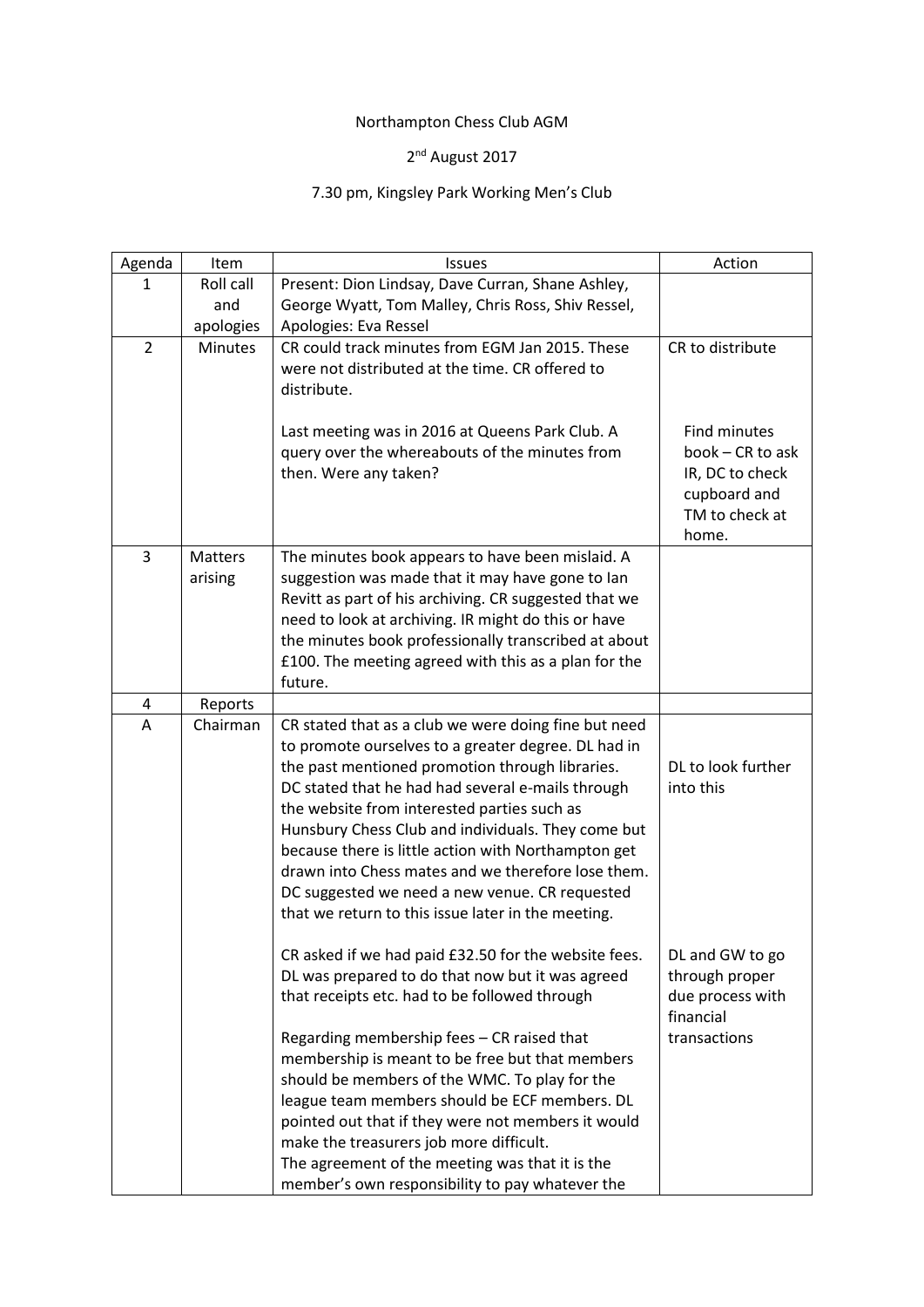|              |                           | requirements for entry to the club location (WMC)<br>hence:                                                                                                                                                                                                                                                                                                                                                                                                                                                   |                                                                                                                                   |
|--------------|---------------------------|---------------------------------------------------------------------------------------------------------------------------------------------------------------------------------------------------------------------------------------------------------------------------------------------------------------------------------------------------------------------------------------------------------------------------------------------------------------------------------------------------------------|-----------------------------------------------------------------------------------------------------------------------------------|
|              |                           | The above agreement to be written into the<br>1.<br>constitution<br>2. To be in a team you must be an ECF member<br>The team captain must not select anybody<br>3.<br>who is not an ECF member.<br>4. Club members need not be ECF members if<br>not playing in the league<br>In Jan 2015 some amendments were suggested to<br>the constitution and have not yet been put in place.                                                                                                                           | CR to make<br>amendments and<br>distribute the<br>altered<br>constitution to<br>members.<br>Members to sign<br>off electronically |
|              |                           | Constitution is not on the website yet                                                                                                                                                                                                                                                                                                                                                                                                                                                                        | DC to place on<br>website once the<br>constitution has<br>been revised.                                                           |
| B            | Secretary                 | No comment                                                                                                                                                                                                                                                                                                                                                                                                                                                                                                    |                                                                                                                                   |
| $\mathsf{C}$ | Treasurer                 | DL reported that with £1,864.14 the club is "very"<br>solvent. The current acc. Attracts no interest but nor<br>does it incur any costs.<br>DL, GW and TM are signatories<br>On average two chequers are raised per year to the<br>sum of approx £30, though noted that a chequer<br>for £32.50 will be raised soon.<br>CR questioned if we should dispense with chequers<br>and move to electronic banking, but this was<br>dismissed                                                                        |                                                                                                                                   |
| D            | Captain                   | DC reported that after a slow start up until Christmas<br>our fortunes turned and we finished third in the<br>league. We became the only team to beat the<br>eventual league winners, Luton. We used 10 players<br>but the meeting agreed to stick to one team for next<br>season. DC questioned how we should select players<br>for the team and it was agreed that whilst there<br>could be some semblance of regular players on the<br>top two boards, a rotation is worth looking at for<br>lower boards. |                                                                                                                                   |
| 5            | <b>Beds</b><br>League     | The meeting acknowledged that DC had been an<br>exemplary captain and he was thanked for his<br>organisation, analysis and motivation throughout the<br>season.                                                                                                                                                                                                                                                                                                                                               | NCC to enter a<br>team in<br>Bedfordshire<br>League for<br>2017/18 season                                                         |
| 6            | Venue<br>and<br>Inventory | CR began with assets: 3 trophies? What should we<br>do with them?<br>DC suggested a themed club competition based on a<br>three monthly turn around whereby a member gives                                                                                                                                                                                                                                                                                                                                    | Club to retain the<br>trophies.                                                                                                   |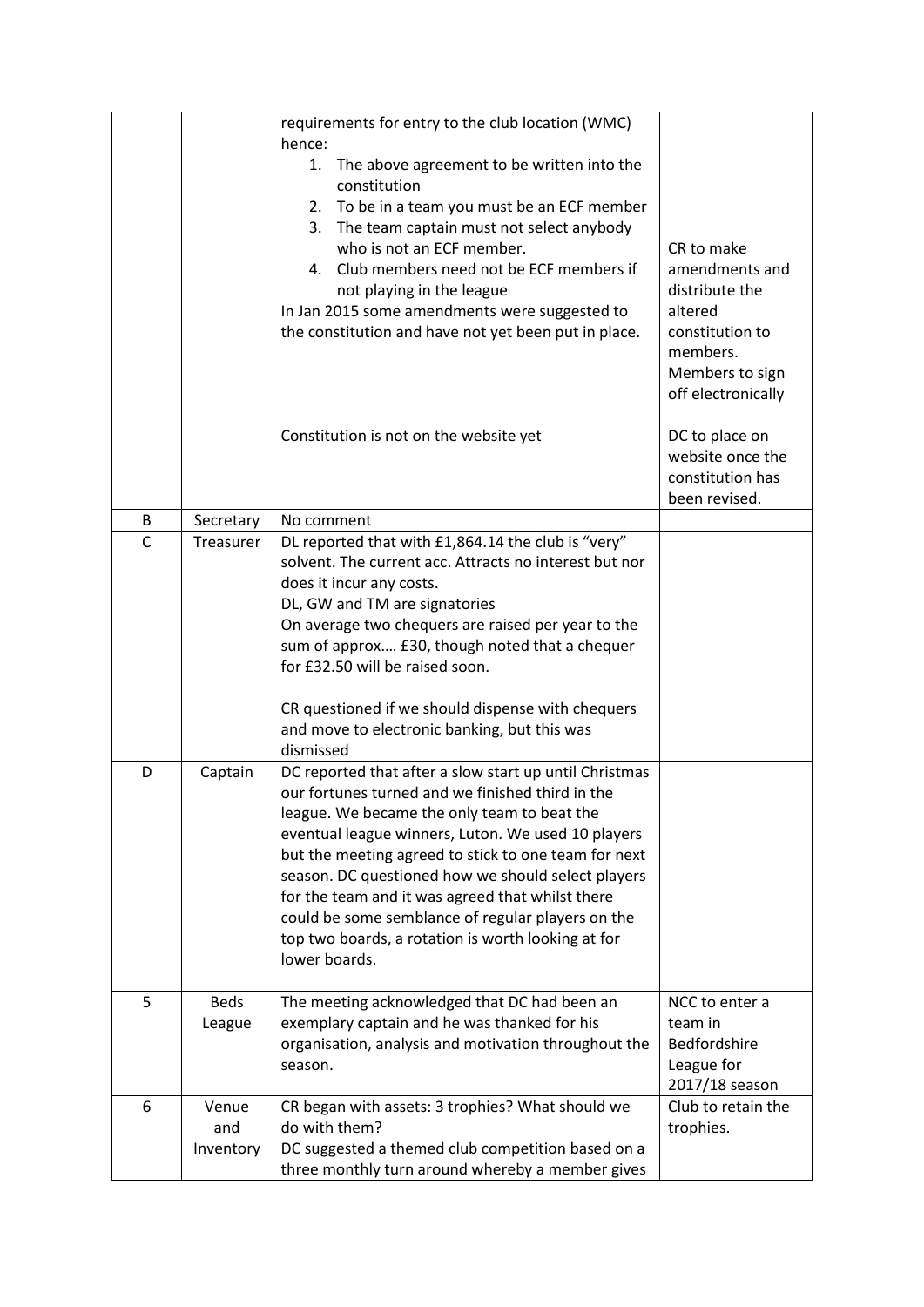|             |           | a tutorial on a specific opening and thereafter for a<br>three month period the club members play a<br>tournament based on that opening theory. The<br>meeting liked the concept.                                                                                                                                                                                                                                                           | Pursue themed<br>lube competition<br>idea                    |
|-------------|-----------|---------------------------------------------------------------------------------------------------------------------------------------------------------------------------------------------------------------------------------------------------------------------------------------------------------------------------------------------------------------------------------------------------------------------------------------------|--------------------------------------------------------------|
|             |           | CR questioned clocks and led onto a question to the<br>meeting on whether or not to question the<br>increments rule within Bedfordshire league                                                                                                                                                                                                                                                                                              | CR to save that for<br>the future<br>DC to look into         |
|             |           | What to do with antique analogue clock?                                                                                                                                                                                                                                                                                                                                                                                                     | selling it                                                   |
|             |           | What to do with old digital clock?                                                                                                                                                                                                                                                                                                                                                                                                          | Keep it                                                      |
|             |           | The question was raised regarding the move to<br>digital clocks as if we buy them we have to declare<br>them and enter into the incremental time controls.<br>The meeting considered that if we do we should buy<br>in digital clocks starting with six.<br>The final outcome was to stick with analogues and<br>see how the internal games evolve.                                                                                         |                                                              |
|             |           | Pertaining to the venue, DC is to visit the Ale House<br>to see if renovations have taken place. We suspect<br>not. Staying at Kingsley means too much of a cross-<br>over with Chess Mates, but it was agreed after much<br>debate that we remain at Kingsley until numbers<br>build. It was also agreed to stick with Wednesdays as<br>this is the least disruptive to Kingsley.                                                          | DC to visit Ale<br>House and report<br>back                  |
|             |           | Equipment? Agreed that it is vital that it be moved                                                                                                                                                                                                                                                                                                                                                                                         | CR and DC to                                                 |
|             |           | across from Queen's Park asap. Worth investing in a<br>removal to be paid for from club funds.                                                                                                                                                                                                                                                                                                                                              | arrange and pay<br>through treasurer                         |
| 7           | Elections |                                                                                                                                                                                                                                                                                                                                                                                                                                             |                                                              |
| Α           | Chairman  | CR proposed by DL, seconded by GW                                                                                                                                                                                                                                                                                                                                                                                                           | CR remain as chair                                           |
| B           | Secretary | TM wished to step down. SR proposed by CR,<br>seconded by DC                                                                                                                                                                                                                                                                                                                                                                                | SR to take up<br>secretary role                              |
| $\mathsf C$ | Treasurer | DL proposed by DC, seconded by GW                                                                                                                                                                                                                                                                                                                                                                                                           | DL remain as<br>treasurer                                    |
| D           | Captain   | DC asked for support from SR as vice. Proposed by<br>TM, seconded by CR                                                                                                                                                                                                                                                                                                                                                                     | DC to reaming as<br>Capitan, SR to<br>support when<br>needed |
| 8           | AOB       | Website was raised by DC: chessinnorthampton.org.<br>DC stated that there is capacity for match games/<br>match reports. If sent in pgn format games can be<br>put up but DC does not have a lot of time so material<br>must come to him ready to go. The meeting was in<br>agreement to send and it was acknowledged that it is<br>the captain's responsibility to prepare match reports<br>with player's responsibility to prepare games. | All                                                          |